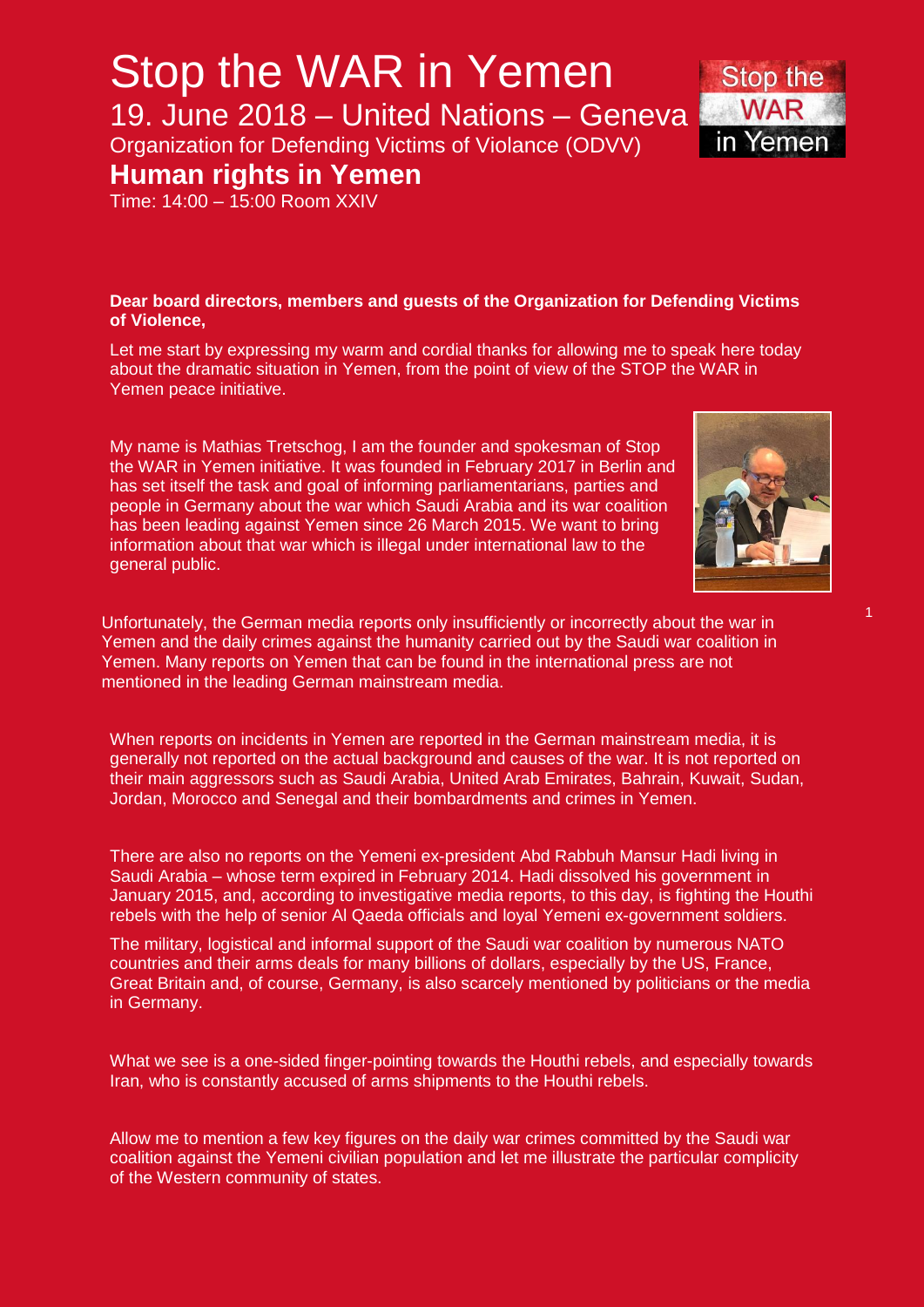## Stop the WAR in Yemen

19. June 2018 – United Nations – Geneva

Organization for Defending Victims of Violance (ODVV)

### **Human rights in Yemen**

Time: 14:00 – 15:00 Room XXIV

The following key figures are based on the publications of the NGO "Legal Rights of Development":

Number of bombing raids on the Houthi areas by months in 2018

- $\blacktriangleright$  January 853
- $\triangleright$  February 1,189
- $\triangleright$  March 1,347
- $\blacktriangleright$  April 910
- $\triangleright$  May 769

Bombings January to May 5,068

Bombings Ø day 33

January to May: civilian casualties - total 1,168

- $\triangleright$  civilians killed men, women and children 517
- $\triangleright$  injured civilians men, women and children 651

destroyed vital civil infrastructure

- roads/bridges 189
- $\triangleright$  water stations 149
- $\triangleright$  farms 497
- $\triangleright$  medical facilities 25
- $\triangleright$  schools 39

In addition to the daily bombing raids by the Saudi war coalition, the Yemenis suffer under the occupation forces of the United Arab Emirates, Saudi Arabia and Sudan. According to international media reports, Yemeni women were raped by Sudanese soldiers. Due to crippling land, air and sea blockades, relief supplies, food and medicines that could slightly alleviate the humanitarian needs of the civilian population rarely reach Hodeida Port. With the Battle of Hodeida, where the Saudi war coalition has been trying to block even the last access to international relief supplies since 12 June, Saudi Arabia is risking the biggest genocide of humanity in Yemen!

More than 22 million Yemenis rely on humanitarian relief supplies, 8.4 million Yemenis are on the brink of dying from starvation, every 10 minutes a Yemeni child is dying of hunger and easily preventable diseases.

From these key figures, the world community can recognize that the Saudi war coalition is not primarily fighting a military opponent, but is pushing for the destruction of the Yemeni people on a daily basis.